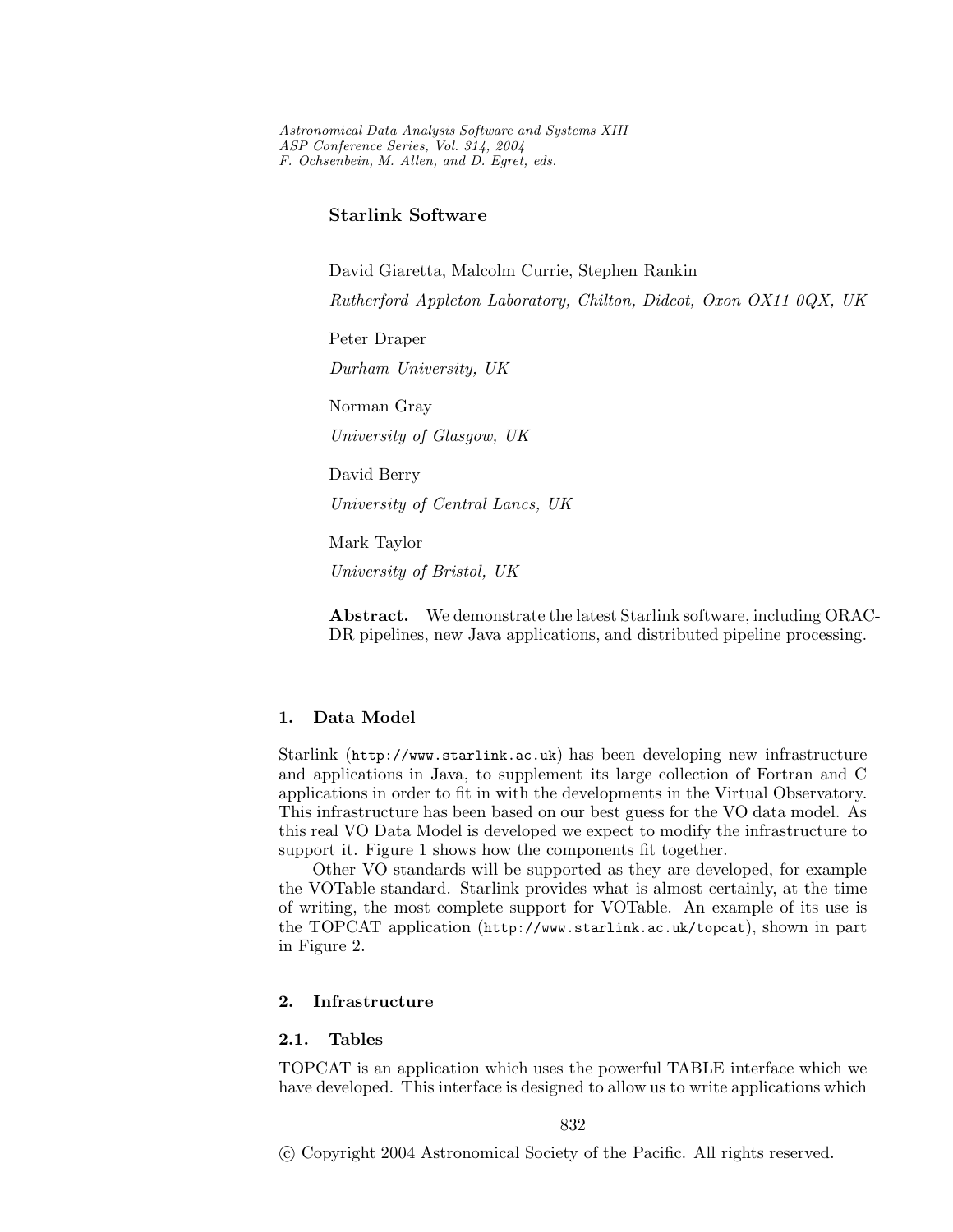

Figure 1. Relationship of Data Model to infrastructure



Figure 2. TOPCAT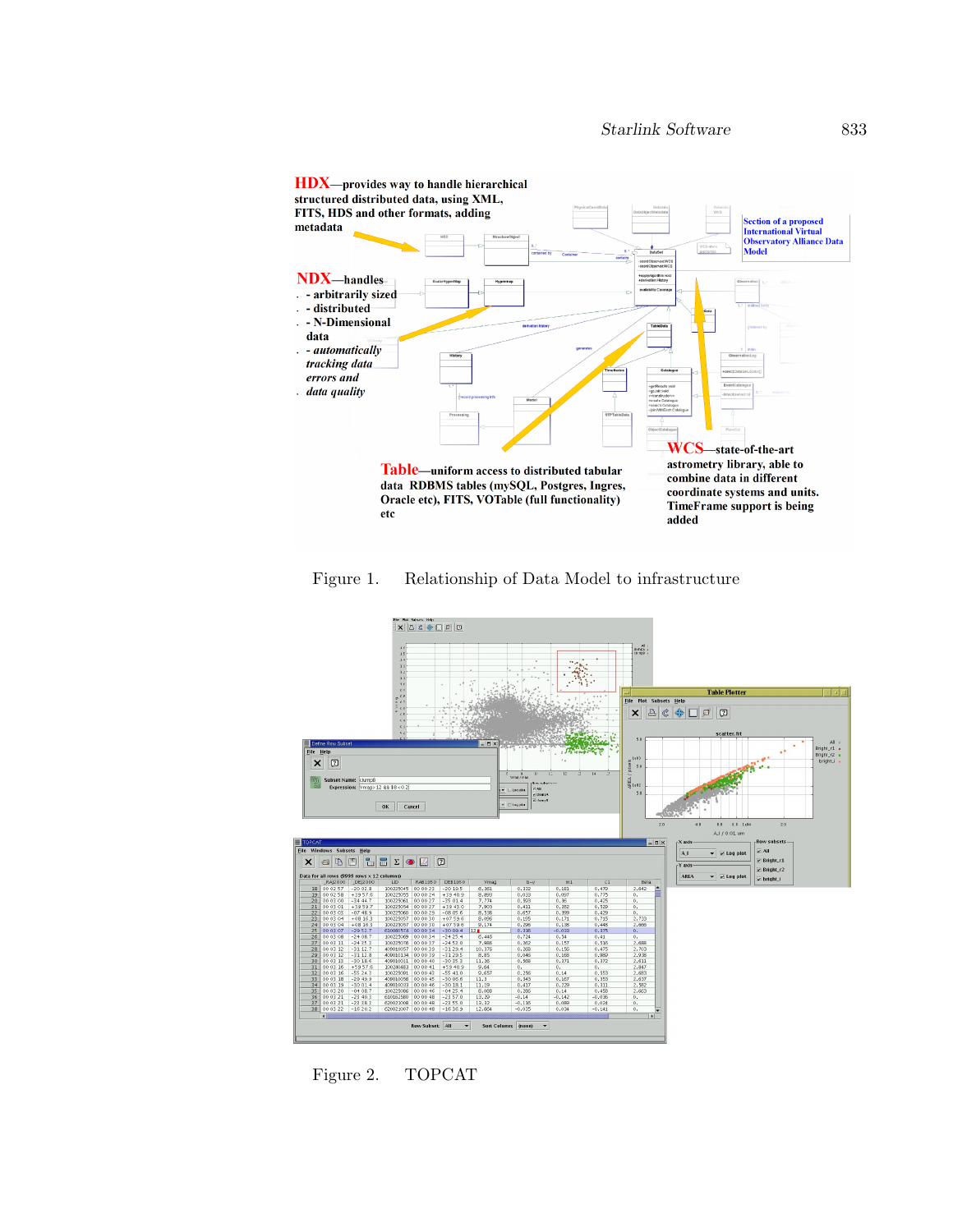<sup>834</sup> *Giaretta et al.*



Figure 3. Plot produced by SPLAT by dragging and dropping spectra from a variety of sources with axis coordinates including mm, Angstroms and KeV - AST automatically matches axes

can use just about any underlying format, as long as it is conceptually tabular. Such formats range from FITS tables, ASCII as well as BINARY, VOTables, RDBMS systems such as ORACLE or PostGRES, and it is fairly easy to add support for new formats.

## **2.2. NDX - N-dimensional data including images**

NDX deals with images and data cubes and higher dimensional data arrays. The important aspect here is that, as with TABLES, a variety of underlying formats can be used - in this case data which is conceptually array-like. Unique aspects of NDX include (1) the system is designed to deal with arbitrarily large datasets (2) the system automatically keeps track of data errors and data quality, if they are present. Both (1) and (2) are increasingly being recognised as vital for the Virtual Observatory era.

## **2.3. Generalised World Coordinate Systems**

Starlink has developed AST (http://www.starlink.ac.uk/ast) to deal with the plethora of World Coordinate Systems and their many encodings, and automatically mapping between them. An example of the capabilities this enables is demonstrated by dragging and dropping images onto each other - automatic coordinate mappings and data resampling aligns the data, as shown in Figure 3.